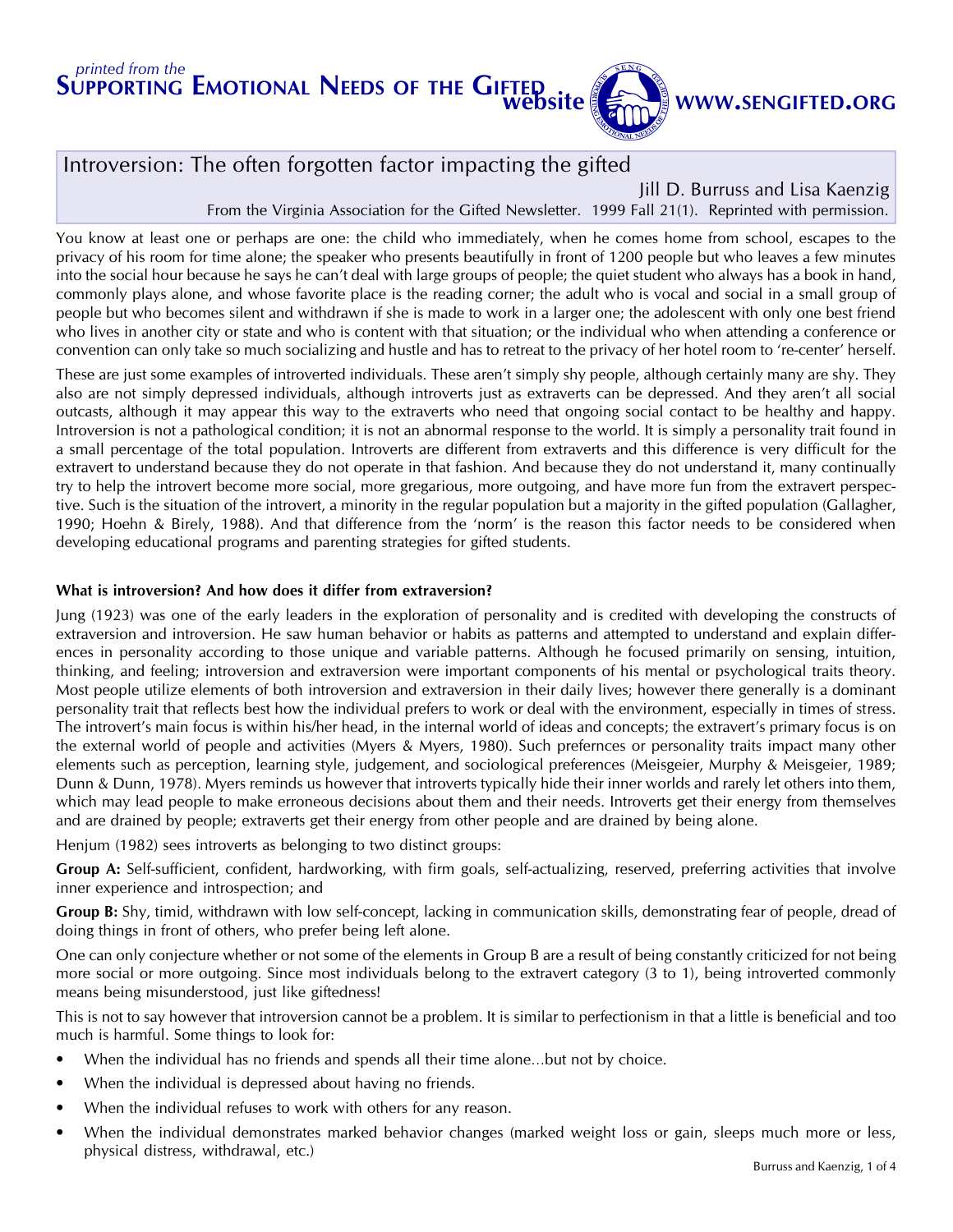

All of these warrant immediate attention by a psychologist, counselor, or another appropriate caregiver. Commonly it is not the introversion that causes these but it may be a general inability to make and keep friends that does it. Social skills can be learned and such training is appropriate even for gifted individuals.

Now overlay the characteristics of giftedness and note the many similarities with our general gifted population. The intellectual elements, the organizational and operational style elements, and the environmental preference elements are very similar. Adding the intensity and sensitivity of the gifted to the needs of the introvert makes this a situation that needs to be actively addressed by educators and parents.

#### Some Characteristics of Introverts:

- Are territorial desire private space and time
- Are happy to be alone they can be lonely in a crowd
- Become drained around large groups of people; dislike attending parties
- Need time alone to recharge
- Prefer to work on own rather than do group work
- Act cautiously in meeting people
- Are reserved, quiet and deliberate
- Do not enjoy being the center of attention
- Do not share private thoughts with just anyone
- Form a few deep attachments
- Think carefully before speaking (practice in my head before I speak)
- See reflection as very important
- Concentrate well and deeply
- Become absorbed in thoughts and ideas
- Limit their interests but explore deeply
- Communicate best one-on-one
- Get agitated and irritated without enough time alone or undisturbed
- Select activities carefully and thoughtfully

#### Some Characteristics of Extraverts

- Are social they need other people
- Demonstrate high energy and noise
- Communicate with excitement and enthusiasm with almost anyone in the vicinity
- Draw energy from people; love parties
- Are lonely and restless when not with people
- Establish multiple fluid relationships
- Engage in lots of activities and have many interest areas
- Have many best friends and talk to them for long periods of time
- Are interested in external events not internal ones
- Prefer face-to-face verbal communication rather than written communication
- Share personal information easily
- Respond quickly

(It must be remembered that, just as for giftedness, no one list adequately captures the uniqueness of any individual but serves as a beginning guide to recognizing and understanding behaviors.)

(Characteristics synthesized from: Hirsh & Kummerow, 1989; Keirsey & Bates, 1984; Lawrence, 1985; Myers & Myers, 1980.)

#### School and the Introvert

Given the above characteristics it is not surprising that school is not a positive experience for many gifted introverts. It can be loud, crowded, superficial, boring, overstimulating, and focused on action, not reflection. Think about the school environment for a moment. Where can a student be alone or at least with only a few others sometime during the regular day? Why is the request to work alone commonly denied? How much of a day do you believe is dedicated to private reflection or enforced quiet? Modern schools seem to be designed for extraverts. From the beginning of the day (especially if they have to ride the bus),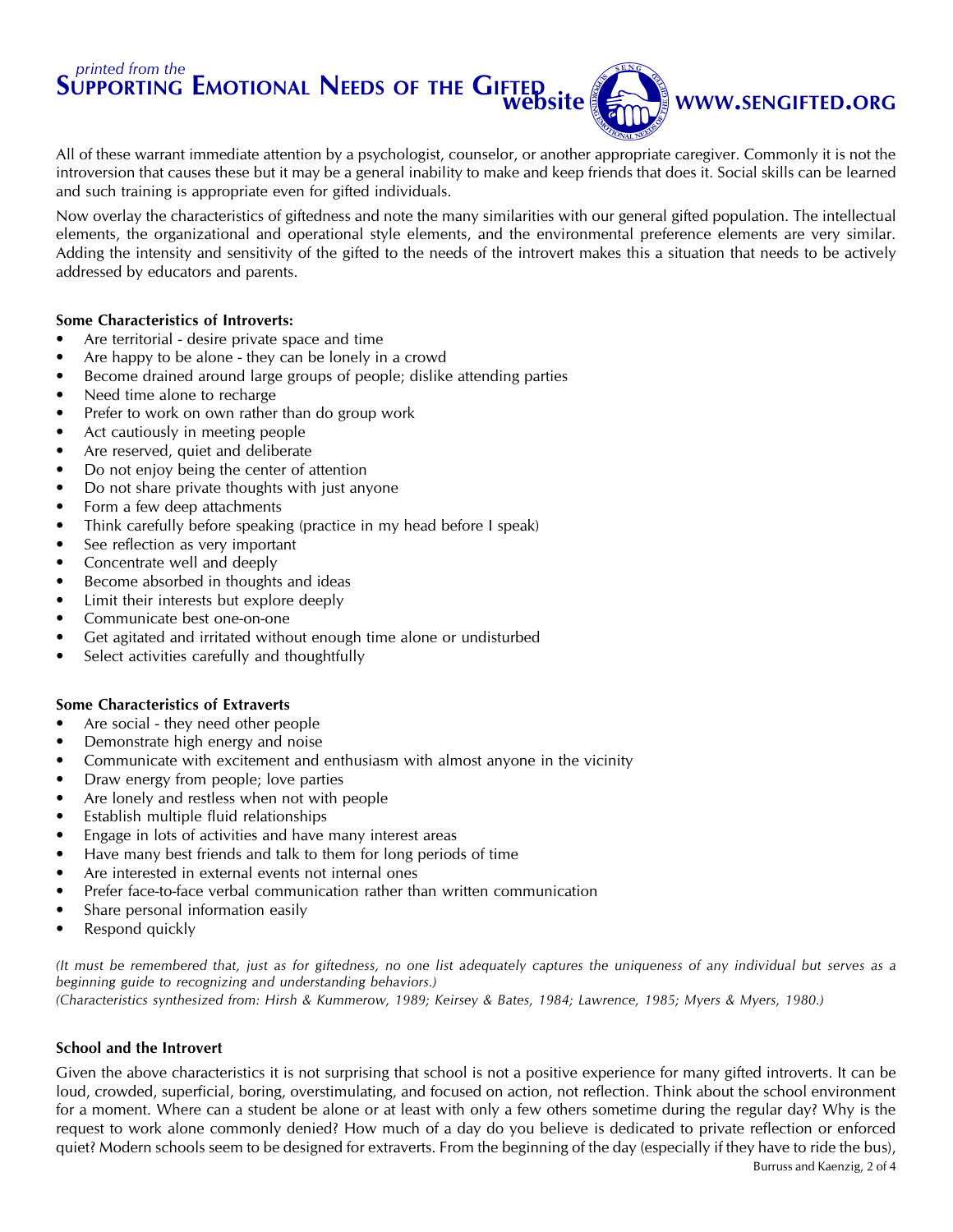

### WWW.SENGIFTED.ORG

the day is full of large groups and large areas, large classes, lunch in a common area, physical education in a large group and in a large gym, locker rooms, assemblies, homeroom, etc. All of these are ideal for the student who likes to be with others, who talks easily and loudly to anyone who will listen, who tolerates crowds and noise, who gets restless without involvement with other people, and who prefers to focus towards activity and action. The culture and environment benefit the extraverts because they match their needs and learning differences. Lunchtime in a school cafeteria is an excellent example of what can be overwhelming to an introvert. And it is not just students who are impacted by this design. Introverted teachers and administrators, if they are to survive, have to develop coping strategies so they, too, can maintain their equilibrium. They have to learn to deal with classrooms full of extraverts, noise, organized chaos, and crowds, just like the students.

Many teachers report being extraverts. It is very difficult for an extravert to understand an introvert. Therefore the teacher may see the introverted student as someone with a problem, not as simply someone with a different personality type. This may lead to attempts to get them to be 'friendlier,' to work in larger groups, to talk more often and more spontaneously, and to be more outgoing and interactive. There is nothing wrong with being an introvert. It does not need to be cured. It simply needs to be understood and accepted. Of course teachers need to be able to tell when the introversion (or extraversion) is dysfunctional, but introverted students don't need to be changed to match other students. If social skills are lacking, teach them.

Instruction for the introvert should differ from that provided for the extravert. Methods should utilize that internal reflective focus and honor the need for structure, quiet, and small groups. Such strategies include: independent studies, small group instruction, collaborative learning activities, tiered instruction, debate, dramatics or role-playing, journaling, quiet time, and book clubs, to name a few. Many of these students like lectures and expository and deductive modes of instruction. Most introverts need wait time, warning about what they are expected to do, activities with minimal noise and stimulation, down time built into the schedule, and moderate amounts of small group work.

These approaches, however, have to be combined with ones appropriate for the extravert who needs high stimulation, movement and activity throughout the classroom, lots of contact with others, and open spaces for working. Most extraverted students like open discussions and discovery activities. When different students need different methods and environments for optimal performance, the teacher must differentiate more than just the content of the lesson.

Much of the curriculum currently in use seems to have been written for the 'typical' student. This means that many of the needs of introverted students are missed unless the teacher specifically modifies the curriculum for them. In some classrooms this is relatively easy because of a focus on different learning styles and ability levels. In other classrooms very little is made available to that learner except constant advice on becoming more social and gregarious, "like the rest of the students." We talk frequently about differentiating the curriculum for multiple diverse learners especially the gifted; differentiating for the gifted introvert must also be advocated. This means that things such as assignments, grouping patterns, activity levels, assessment options, wait time, and expectations all need to be modified for this special group of students as well as for the gifted extraverts. I am not advocating separate classes for this group but an awareness of and willingness to work with their different needs.

#### Home and the Introvert

Just as at school, the home can be a place of refuge or attack. Typically students see their bedroom as their haven, however it may not be that way depending upon the rest of the family and the general order in the household. Which personality type is more prevalent in the family and is the student of the same or different type? What are the siblings, same or different? Are both types accepted, supported, and protected? Is the home set up to serve both types of personalities?

The following are some suggestions to parents and siblings for supporting and protecting introverts:

- Provide private space: A private bedroom is nice, but if not possible, at least a private area in the house that can serve that purpose. Rooming with an extraverted bother or sister is commonly not a pleasant experience for an introvert.
- Guarantee quiet time: A child who needs to recharge his batteries cannot do it in a loud crazy house. Negotiate a way to provide that needed quiet time for this individual.
- Model "alone" not "lonely" talk: This can be difficult unless you are an introvert. If the child continually hears that being away from people makes one lonely, it sends a very strong message to them about what they should feel. Most introverts are not lonely when alone and that message needs to be verbally shared and modeled.
- Protect their right to say "enough": This statement of 'enough' refers to people, activities, and noise. If they are not 'party animals,' they should be able to put in a certain amount of time at a family gathering and then be able to beg off. We don't want them to associate such get-togethers with distress and unhappiness.